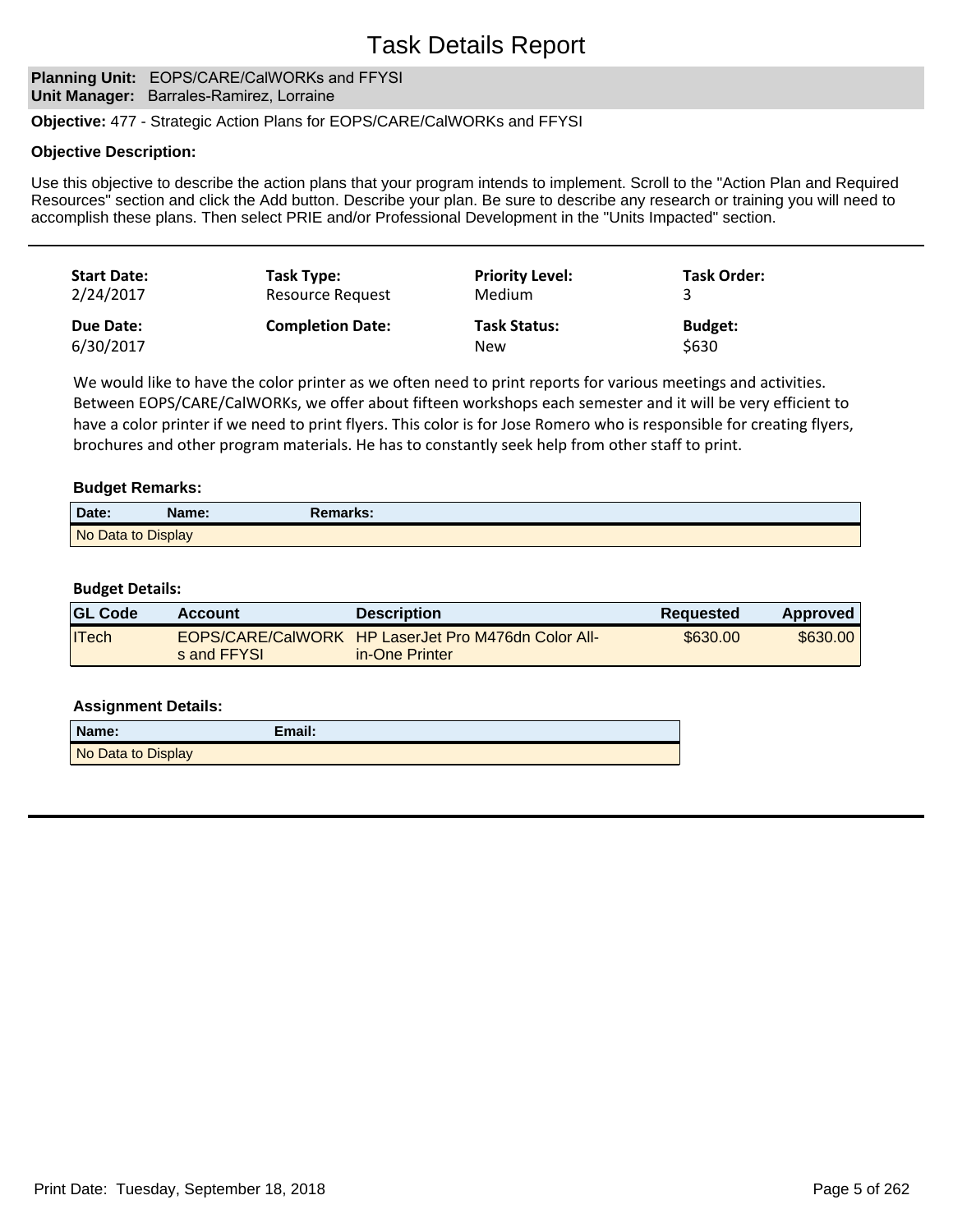| <b>Start Date:</b><br>2/24/2017 | Task Type:<br>Resource Request | <b>Priority Level:</b><br>Medium | <b>Task Order:</b> |
|---------------------------------|--------------------------------|----------------------------------|--------------------|
| Due Date:                       | <b>Completion Date:</b>        | <b>Task Status:</b>              | <b>Budget:</b>     |
| 6/30/2017                       |                                | In Progress                      | \$1                |

EOPS/CARE/CalWORKs/FFYI would like to secure a permanent space. In 2010 EOPS/CARE/CalWORKs student study area was used as swing space due to remodeling to building 5 and the addition of CIETL. When the remodeling was completed that space was not returned to the Programs. The area was used by students to study, EOPS Cub meetings, EOPS/CARE/CalWORKs /FFYI activities, food pantry, computer and printing usage, text book library, etc. This has also limited the opportunity for the Programs to offer additional academic support and resources due to the lack of space. The need to have space close to the EOPS/CARE/CalWORKs office allows the programs to build community, a safe haven to study, and to connect with students. This is shown in programs that are at Cañada already (i.e. TRiO, STEM, etc.). Significant research supports the creation of Third Space to help students, especially first generation students, create community, meaning, and context to their college experience.

## **Budget Remarks:**

| Date:              | Name: | Remarks: |  |
|--------------------|-------|----------|--|
| No Data to Display |       |          |  |

## **Budget Details:**

| <b>GL Code</b> | <b>Account</b> | <b>Description</b>                                                          | <b>Requested</b> | Approved |
|----------------|----------------|-----------------------------------------------------------------------------|------------------|----------|
| Facili         | s and FFYSL    | EOPS/CARE/CalWORK EOPS/CARE/CalWORKs and FFYSI<br><b>Student Study Area</b> | \$1.00           | \$0.00   |

| Name:              | Email: |
|--------------------|--------|
| No Data to Display |        |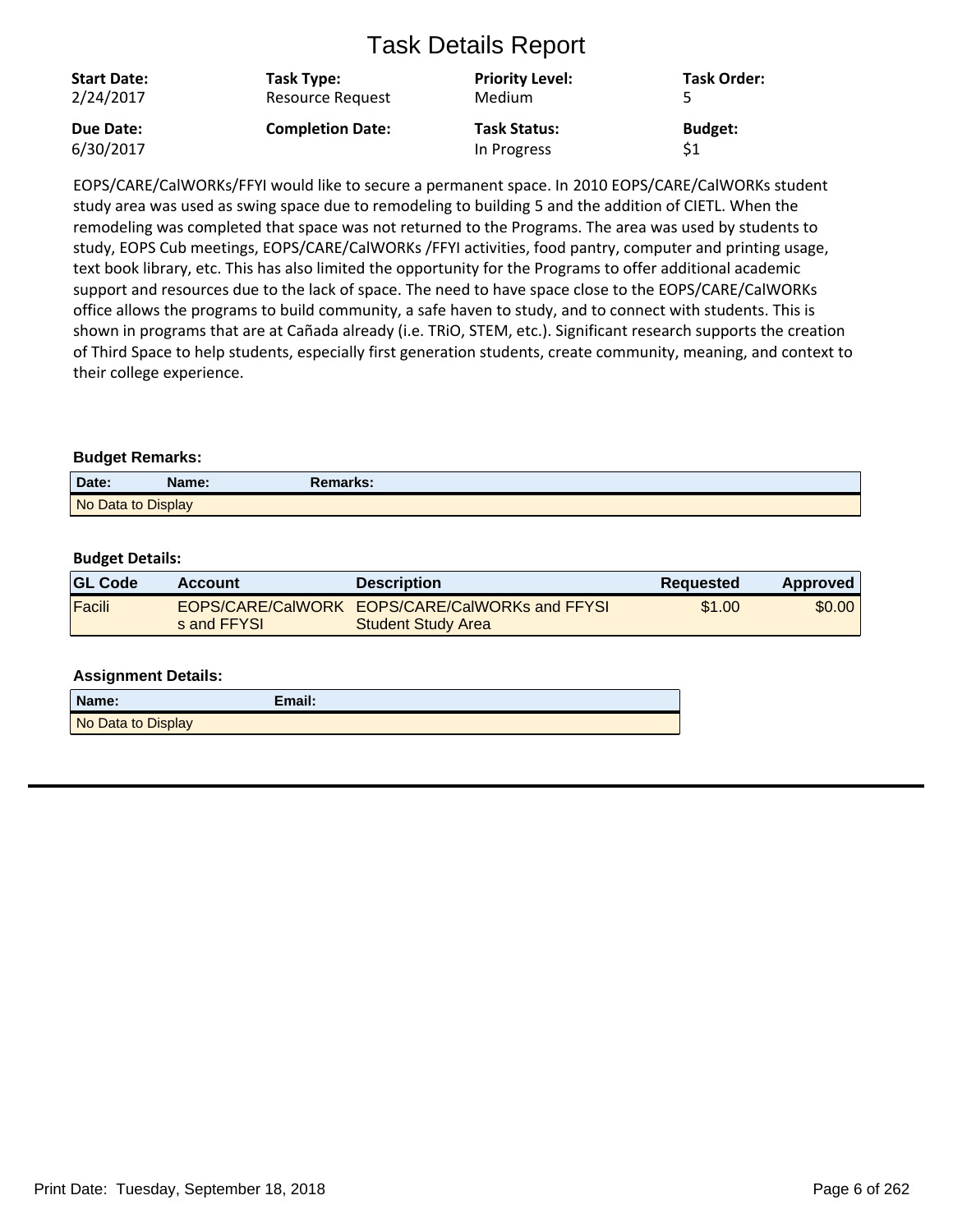| <b>Start Date:</b><br>2/26/2017 | Task Type:<br><b>Resource Request</b> | <b>Priority Level:</b><br>Medium | <b>Task Order:</b> |
|---------------------------------|---------------------------------------|----------------------------------|--------------------|
| Due Date:                       | <b>Completion Date:</b>               | <b>Task Status:</b>              | <b>Budget:</b>     |
| 6/30/2017                       |                                       | New                              | \$300              |

We need a new desk chair for our EOPS adjunct counselor office, Cindy and Dega share this office. Their desk chair is over ten years old, it is now worn and needs to be replaced.

## **Budget Remarks:**

| Date:              | Name: | Remarks: |
|--------------------|-------|----------|
| No Data to Display |       |          |

## **Budget Details:**

| <b>GL Code</b> | <b>Account</b> | <b>Description</b>                                                                               | <b>Requested</b> | Approved |
|----------------|----------------|--------------------------------------------------------------------------------------------------|------------------|----------|
| Supply         | s and FFYSL    | EOPS/CARE/CalWORK WorkPro® Quantum 9000 Series<br>Ergonomic Mid-Back Mesh/Fabric<br>Chair, Black | \$300.00         | \$300,00 |

| Name:              | Email: |
|--------------------|--------|
| No Data to Display |        |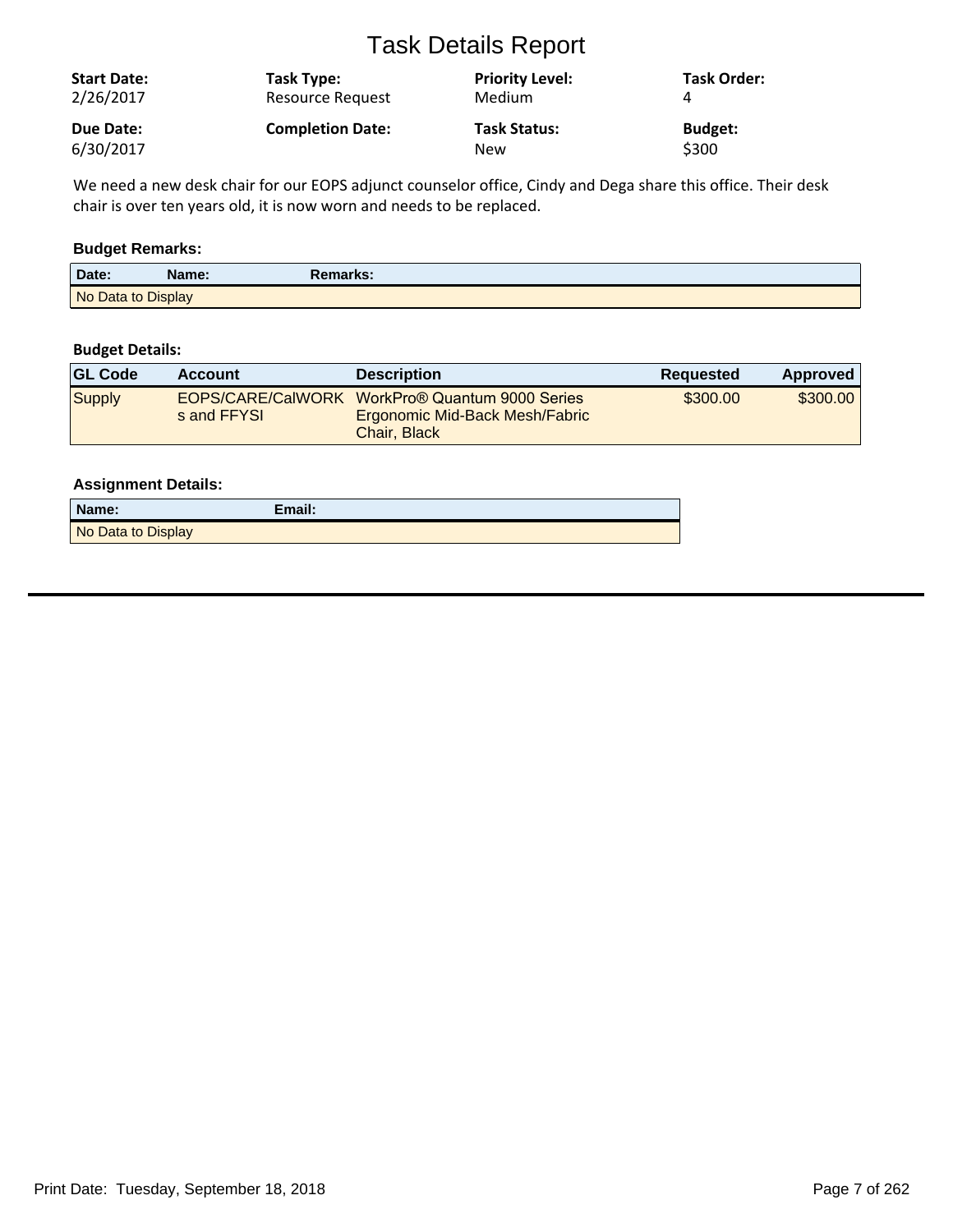| <b>Start Date:</b><br>2/26/2017 | Task Type:<br>Committee/College<br><b>Action Plan</b> | <b>Priority Level:</b><br>High | <b>Task Order:</b> |
|---------------------------------|-------------------------------------------------------|--------------------------------|--------------------|
| Due Date:                       | <b>Completion Date:</b>                               | <b>Task Status:</b>            | <b>Budget:</b>     |
| 9/29/2017                       |                                                       | In Progress                    | \$97,567           |

We plan to continue requesting a Full-Time Tenure Track EOPS counselor. This position would also help to support efforts in creating a Promise Program at Cañada by increasing the number of low-income, full-time students. EOPS was established to provide "over and above" support services for financially needy and educationally disadvantaged students by creating an environment which values each individual's potential to achieve their goals, educational careers and objectives, including, obtaining job skills, occupational certificates or associate degrees and transferring to four-year institutions. In order to expand EOPS student supportive services, the request includes funding a Full-Time Tenure Track Counselor. It would allow EOPS to increase our wrap around services that have proven to be successful. In addition, we would be able to further develop our outreach and in-reach efforts targeting Former Foster Youth and DREAMERs and expanding our collaborations with on campus departments and community partners. Attached please find our justification hiring proposal submitted in Fall 2016.

## **Budget Remarks:**

| Date:              | Name: | Remarks: |  |
|--------------------|-------|----------|--|
| No Data to Display |       |          |  |

## **Budget Details:**

| <b>GL Code</b> | Account     | <b>Description</b>                                                | <b>Requested</b> | Approved |
|----------------|-------------|-------------------------------------------------------------------|------------------|----------|
| <b>InsPer</b>  | s and FFYSL | <b>EOPS/CARE/CalWORK Full-Time Tenure Track EOPS</b><br>Counselor | \$97567.00       | \$0.00   |

| Name:              | Email: |
|--------------------|--------|
| No Data to Display |        |